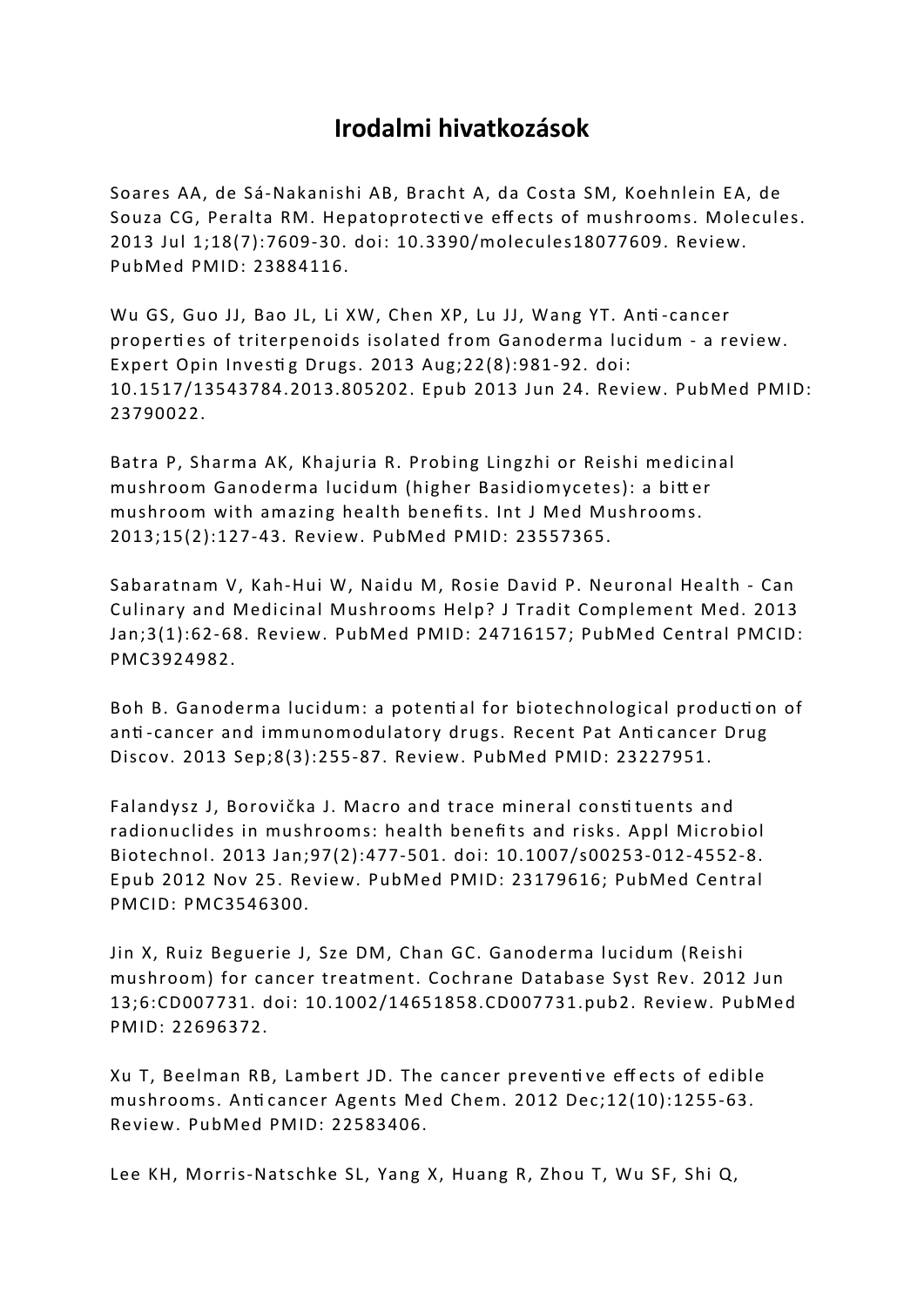Itokawa H. Recent progress of research on medicinal mushrooms, foods, and other herbal products used in traditi onal Chinese medicine. J Tradit Complement Med. 2012 Apr;2(2):84-95. Review. PubMed PMID: 24716120; PubMed Central PMCID: PMC3942920.

Haniadka R, Popouri S, Palatty PL, Arora R, Baliga MS. Medicinal plants as anti emeti cs in the treatment of cancer: a review. Integr Cancer Ther. 2012 Mar;11(1):18-28. doi: 10.1177/1534735411413266. Epub 2011 Aug 5. Review. PubMed PMID: 21821652.

Xu Z, Chen X, Zhong Z, Chen L, Wang Y. Ganoderma lucidum polysaccharides: immunomodulati on and potenti al anti -tumor acti viti es. Am J Chin Med. 2011;39(1):15-27. Review. PubMed PMID: 21213395.

Olaku O, White JD. Herbal therapy use by cancer patients: a literature review on case reports. Eur J Cancer. 2011 Mar;47(4):508-14. doi: 10.1016/j.ejca.2010.11.018. Epub 2010 Dec 23. Review. PubMed PMID: 21185719; PubMed Central PMCID: PMC3057114.

Spelman K, Aldag R, Hamman A, Kwasnik EM, Mahendra MA, Obasi TM, Morse J, Williams EJ. Traditi onal herbal remedies that infl uence cell adhesion molecule activity. Phytother Res. 2011 Apr; 25(4): 473-83. doi: 10.1002/ptr.3350. Epub 2010 Nov 23. Review. PubMed PMID: 21105177.

Shi L, Ren A, Mu D, Zhao M. Current progress in the study on biosynthesis and regulation of ganoderic acids. Appl Microbiol Biotechnol. 2010 Dec;88(6):1243-51. doi: 10.1007/s00253-010-2871-1. Epub 2010 Sep 22. Review. PubMed PMID: 20859739.

Weng CJ, Yen GC. The in vitro and in vivo experimental evidences disclose the chemopreventi ve eff ects of Ganoderma lucidum on cancer invasion and metastasis. Clin Exp Metastasis. 2010 May;27(5):361-9. doi: 10.1007/s10585-010-9334-z. Epub 2010 May 12. Review. PubMed PMID: 20461449.

Balázs A. [Role of phytotherapy in the prevention and treatment of obesity]. Orv Hetil. 2010 May 9;151(19):763-73. doi: 10.1556/OH.2010.28812. Review. Hungarian. PubMed PMID: 20427259.

Lindequist U, Rausch R, Füssel A, Hanssen HP. [Higher fungi in traditi onal and modern medicine]. Med Monatsschr Pharm. 2010 Feb;33(2):40-8. Review. German. PubMed PMID: 20184262.

Sze DM, Chan GC. Supplements for immune enhancement in hematologic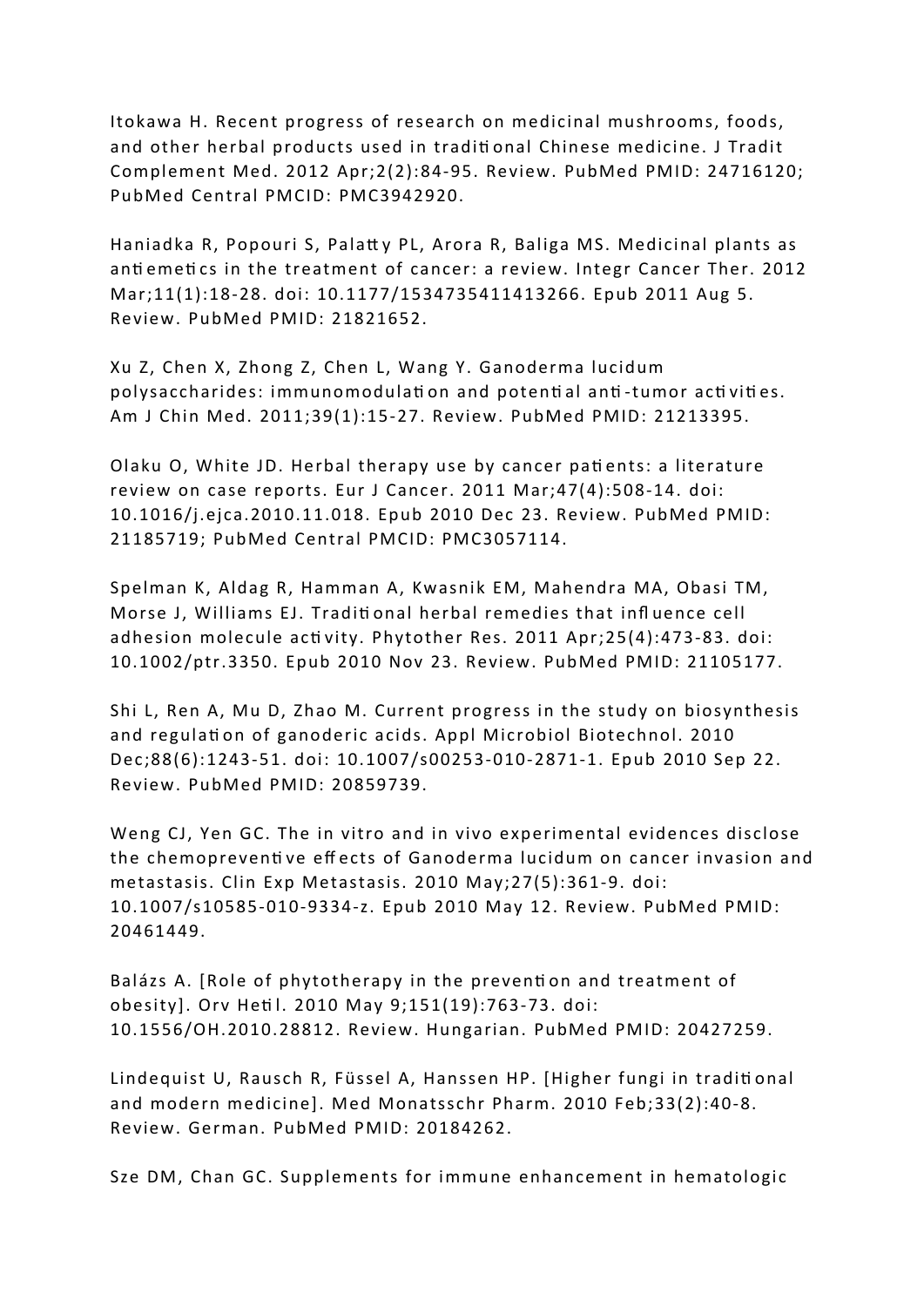malignancies. Hematology Am Soc Hematol Educ Program. 2009:313-9. doi: 10.1182/asheducati on-2009.1.313. Review. PubMed PMID: 20008216.

Sanodiya BS, Thakur GS, Baghel RK, Prasad GB, Bisen PS. Ganoderma lucidum: a potent pharmacological macrofungus. Curr Pharm Biotechnol. 2009 Dec;10(8):717-42. Review. PubMed PMID: 19939212.

Mahajna J, Dotan N, Zaidman BZ, Petrova RD, Wasser SP. Pharmacological values of medicinal mushrooms for prostate cancer therapy: the case of Ganoderma lucidum. Nutr Cancer. 2009;61(1):16-26. doi: 10.1080/01635580802379323. Review. PubMed PMID: 19116872.

Falandysz J. Selenium in edible mushrooms. J Environ Sci Health C Environ Carcinog Ecotoxicol Rev. 2008 Jul-Sep;26(3):256-99. doi: 10.1080/10590500802350086. Review. PubMed PMID: 18781538.

Boh B, Berovic M, Zhang J, Zhi-Bin L. Ganoderma lucidum and its pharmaceuti cally acti ve compounds. Biotechnol Annu Rev. 2007;13:265- 301. Review. PubMed PMID: 17875480.

Zhou X, Lin J, Yin Y, Zhao J, Sun X, Tang K. Ganodermataceae: natural products and their related pharmacological functions. Am J Chin Med. 2007;35(4):559-74. Review. PubMed PMID: 17708623.

Chen LW, Wang YQ, Wei LC, Shi M, Chan YS. Chinese herbs and herbal extracts for neuroprotecti on of dopaminergic neurons and potenti al therapeuti c treatment of Parkinson's disease. CNS Neurol Disord Drug Targets. 2007 Aug;6(4):273-81. Review. PubMed PMID: 17691984.

Lin ZB, Wang PY. [The pharmacological study of Ganoderma spores and their acti ve components]. Beijing Da Xue Xue Bao. 2006 Oct 18;38(5):541- 7. Review. Chinese. PubMed PMID: 17068632.

Paterson RR. Ganoderma - a therapeutic fungal biofactory. Phytochemistry. 2006 Sep;67(18):1985-2001. Epub 2006 Aug 14. Review. PubMed PMID: 16905165.

Liu X, Wang JH, Yuan JP. Pharmacological and anti -tumor acti viti es of ganoderma spores processed by top-down approaches. J Nanosci Nanotechnol. 2005 Dec;5(12):2001-13. Review. PubMed PMID: 16430134.

Yuen JW, Gohel MD. Anticancer effects of Ganoderma lucidum: a review of scientific evidence. Nutr Cancer. 2005;53(1):11-7. Review. PubMed PMID: 16351502.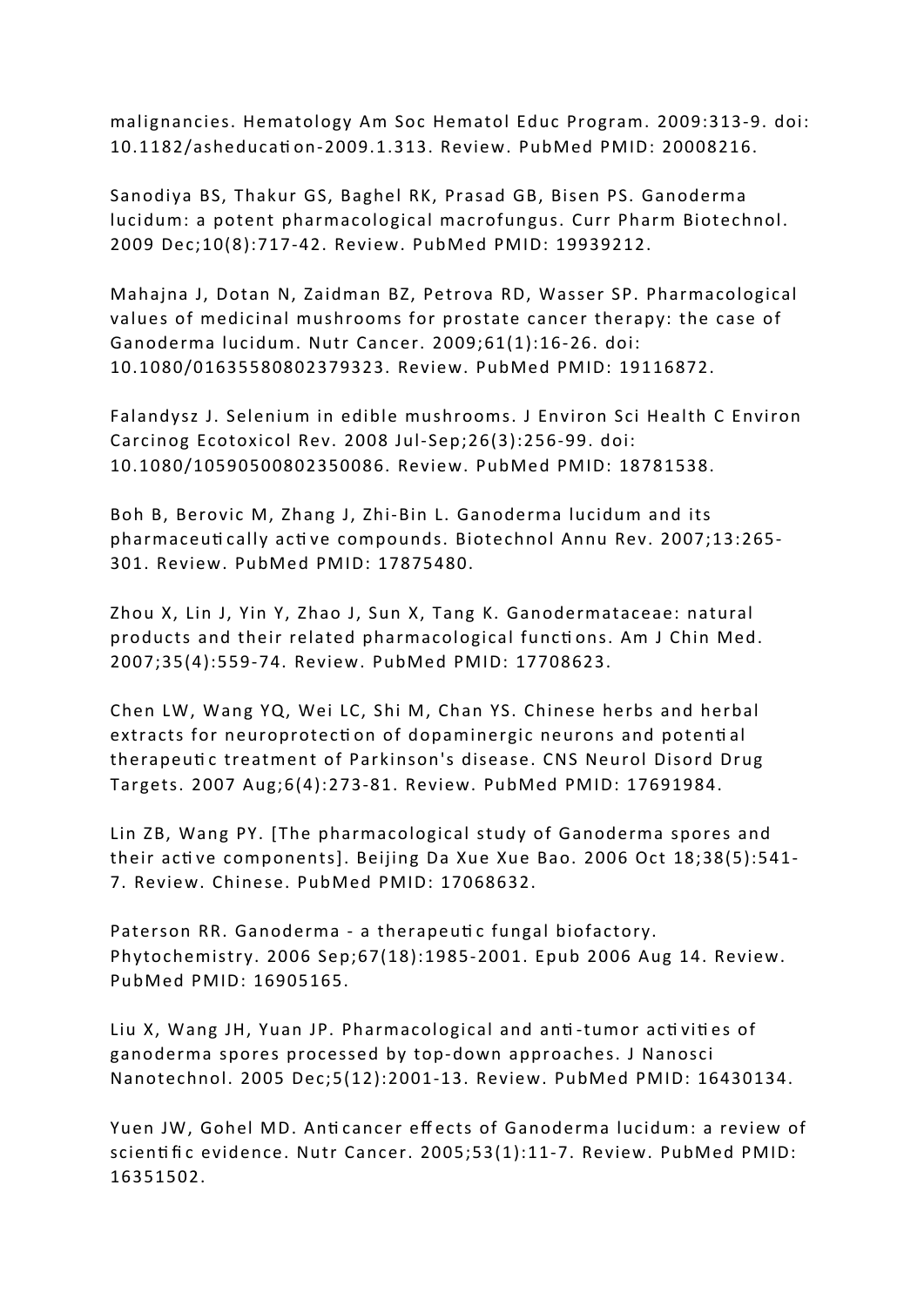Lin ZB. Cellular and molecular mechanisms of immuno-modulation by Ganoderma lucidum. J Pharmacol Sci. 2005 Oct;99(2):144-53. Review. PubMed PMID: 16230843.

Kimura Y. New anti cancer agents: in vitro and in vivo evaluati on of the anti tumor and anti metastati c acti ons of various compounds isolated from medicinal plants. In Vivo. 2005 Jan-Feb;19(1):37-60. Review. PubMed PMID: 15796155.

Sliva D. Cellular and physiological eff ects of Ganoderma lucidum (Reishi). Mini Rev Med Chem. 2004 Oct;4(8):873-9. Review. PubMed PMID: 15544548.

Lin ZB, Zhang HN. Anti -tumor and immunoregulatory acti viti es of Ganoderma lucidum and its possible mechanisms. Acta Pharmacol Sin. 2004 Nov;25(11):1387-95. Review. PubMed PMID: 15525457.

Tan BK, Vanitha J. Immunomodulatory and anti microbial eff ects of some traditi onal chinese medicinal herbs: a review. Curr Med Chem. 2004 Jun;11(11):1423-30. Review. PubMed PMID: 15180575.

Opara EI. The effi cacy and safety of Chinese herbal medicines. Br J Nutr. 2004 Feb;91(2):171-3. Review. PubMed PMID: 14756900.

Sliva D. Ganoderma lucidum (Reishi) in cancer treatment. Integr Cancer Ther. 2003 Dec;2(4):358-64. Review. PubMed PMID: 14713328.

Luo J, Lin ZB. [Advances of pharmacological eff ects of triterpenes from Ganoderma lucidum]. Yao Xue Xue Bao. 2002 Jul;37(7):574-8. Review. Chinese. PubMed PMID: 12914332.

Shiao MS. Natural products of the medicinal fungus Ganoderma lucidum: occurrence, biological acti viti es, and pharmacological functi ons. Chem Rec. 2003;3(3):172-80. Review. PubMed PMID: 12900937.

Argento A, Tiraferri E, Marzaloni M. [Oral anti coagulants and medicinal plants. An emerging interacti on]. Ann Ital Med Int. 2000 Apr-Jun;15(2):139-43. Review. Italian. PubMed PMID: 10920504.

Yun TK. Update from Asia. Asian studies on cancer chemopreventi on. Ann N Y Acad Sci. 1999;889:157-92. Review. PubMed PMID: 10668493.

Chen K, Li C. Recent advances in studies on traditi onal Chinese anti -aging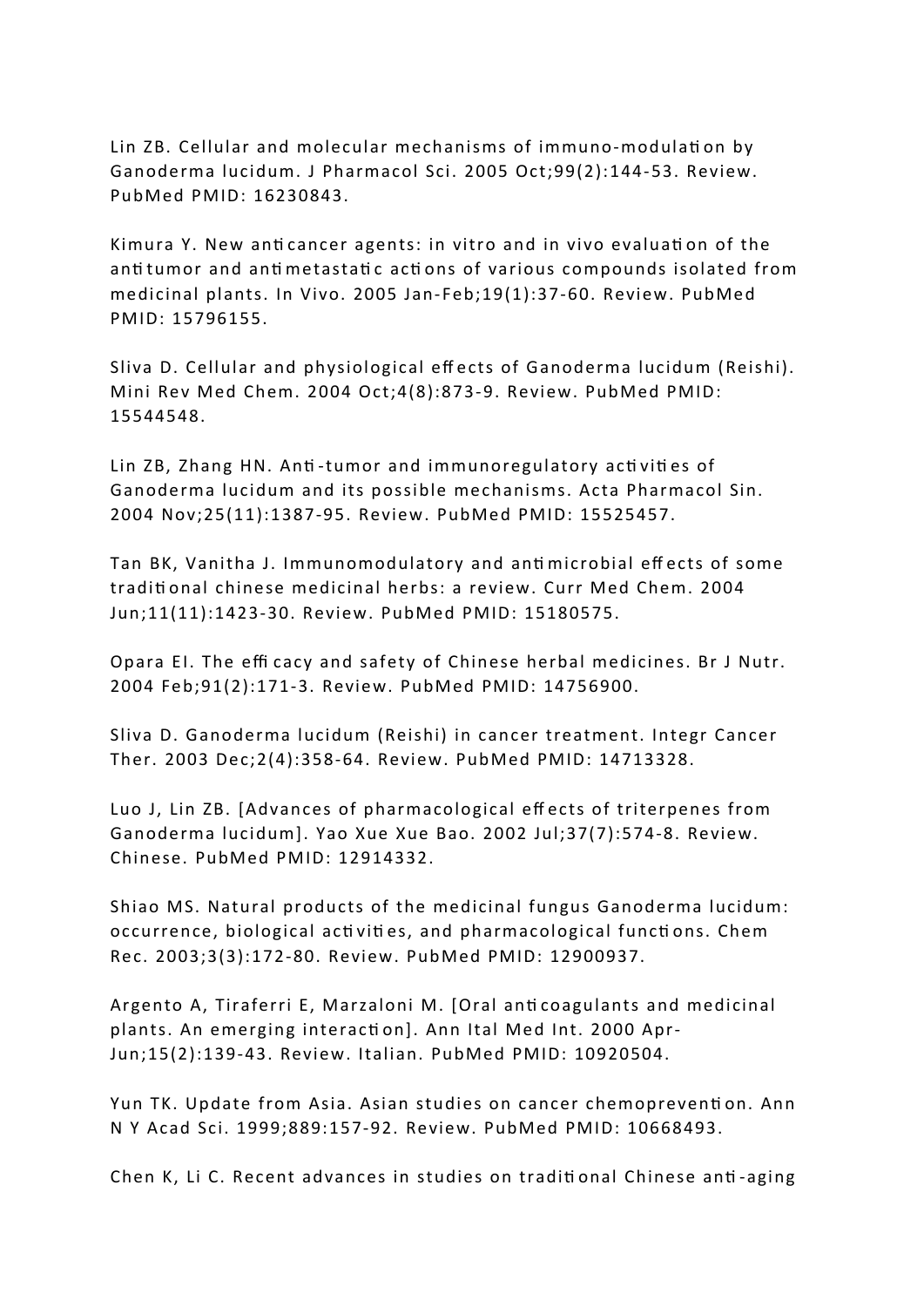materia medica. J Tradit Chin Med. 1993 Sep;13(3):223-6, contd. Review. PubMed PMID: 8246603.

Xiao PG, Xing ST, Wang LW. Immunological aspects of Chinese medicinal plants as anti ageing drugs. J Ethnopharmacol. 1993 Mar;38(2-3):167-75. Review. PubMed PMID: 8510465.

Jong SC, Birmingham JM. Medicinal benefi ts of the mushroom Ganoderma. Adv Appl Microbiol. 1992;37:101-34. Review. PubMed PMID: 1642155.

Chen RY, Yu DQ. [Progress of studies on the chemical consti tuents of Ganoderma triterpene]. Yao Xue Xue Bao. 1990;25(12):940-53. Review. Chinese. PubMed PMID: 2104477.

Zhuang SR, Chiu HF, Chen SL, Tsai JH, Lee MY, Lee HS, Shen YC, Yan YY, Shane GT, Wang CK. Effects of a Chinese medical herbs complex on cellular immunity and toxicity-related conditions of breast cancer patients. Br J Nutr. 2012 Mar;107(5):712-8. doi: 10.1017/S000711451100345X. Epub 2011 Aug 25. PubMed PMID: 21864416.

Chu TT, Benzie IF, Lam CW, Fok BS, Lee KK, Tomlinson B. Study of potenti al cardioprotecti ve eff ects of Ganoderma lucidum (Lingzhi): results of a controlled human interventi on trial. Br J Nutr. 2012 Apr;107(7):1017-27. doi: 10.1017/S0007114511003795. Epub 2011 Aug 1. PubMed PMID: 21801467.

Oka S, Tanaka S, Yoshida S, Hiyama T, Ueno Y, Ito M, Kitadai Y, Yoshihara M, Chayama K. A water-soluble extract from culture medium of Ganoderma lucidum mycelia suppresses the development of colorectal adenomas. Hiroshima J Med Sci. 2010 Mar;59(1):1-6. PubMed PMID: 20518254.

Qin Z, Zhang L, Sun F, Liu H, Fang X, Chan P; Chinese Parkinson Study Group. Depressive symptoms impacti ng on health-related quality of life in early Parkinson's disease: results from Chinese L-dopa exposed cohort. Clin Neurol Neurosurg. 2009 Nov;111(9):733-7. doi: 10.1016/j.clineuro.2009.07.001. Epub 2009 Aug 8. PubMed PMID: 19665835.

Zhuang SR, Chen SL, Tsai JH, Huang CC, Wu TC, Liu WS, Tseng HC, Lee HS, Huang MC, Shane GT, Yang CH, Shen YC, Yan YY, Wang CK. Effect of citronellol and the Chinese medical herb complex on cellular immunity of cancer patients receiving chemotherapy/radiotherapy. Phytother Res. 2009 Jun;23(6):785-90. doi: 10.1002/ptr.2623. PubMed PMID: 19145638.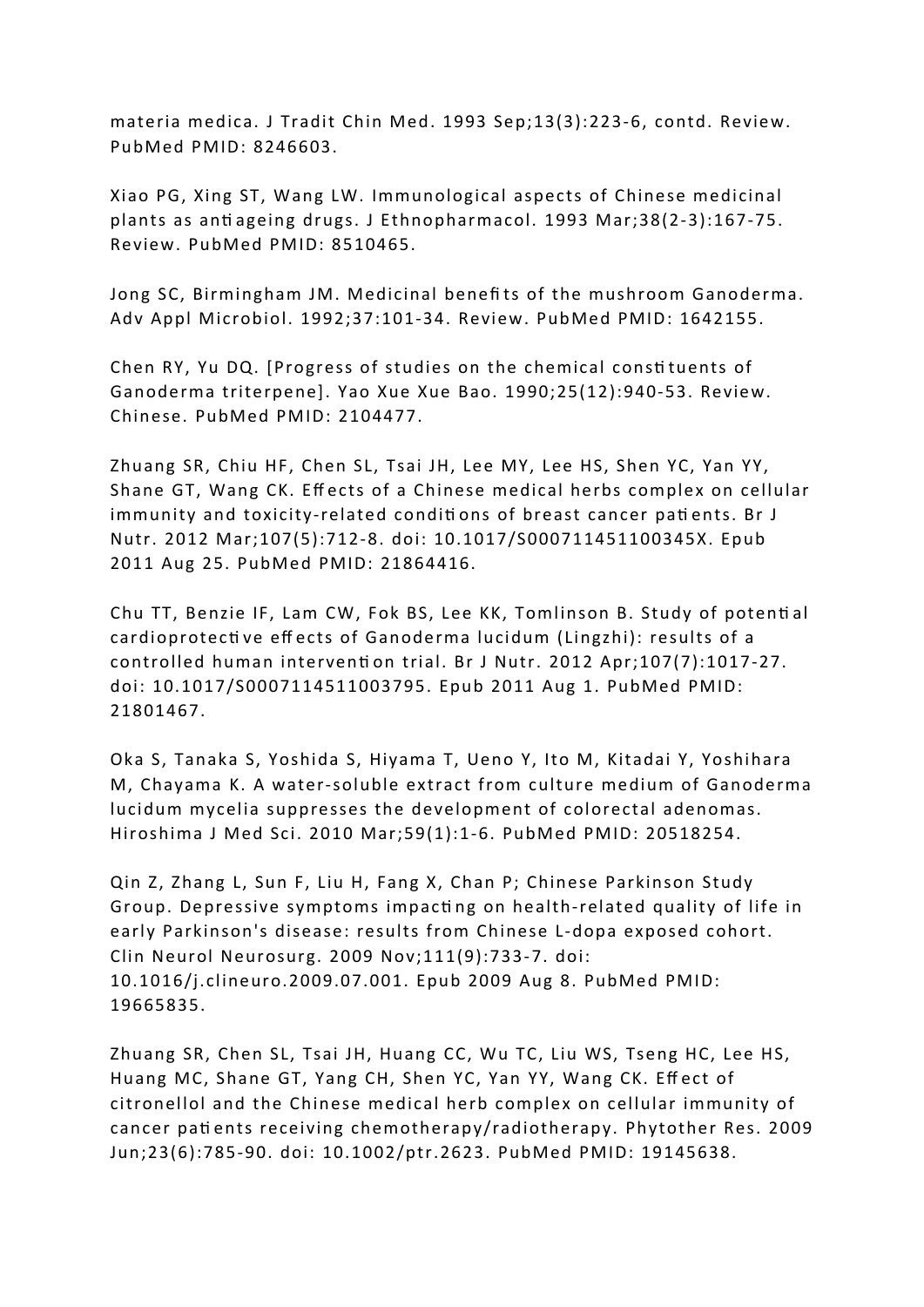Noguchi M, Kakuma T, Tomiyasu K, Yamada A, Itoh K, Konishi F, Kumamoto S, Shimizu K, Kondo R, Matsuoka K. Randomized clinical trial of an ethanol extract of Ganoderma lucidum in men with lower urinary tract symptoms. Asian J Androl. 2008 Sep;10(5):777-85. Epub 2007 Dec 20. PubMed PMID: 18097505.

Noguchi M, Kakuma T, Tomiyasu K, Kurita Y, Kukihara H, Konishi F, Kumamoto S, Shimizu K, Kondo R, Matsuoka K. Eff ect of an extract of Ganoderma lucidum in men with lower urinary tract symptoms: a doubleblind, placebo-controlled randomized and dose-ranging study. Asian J Androl. 2008 Jul;10(4):651-8. Epub 2007 Dec 20. PubMed PMID: 18097503.

Zhang Y, Lin Z, Hu Y, Wang F. Eff ect of Ganoderma lucidum capsules on T lymphocyte subsets in football players on "living high-training low". Br J Sports Med. 2008 Oct;42(10):819-22. Epub 2007 Nov 29. Erratum in: Br J Sports Med. 2009 Apr;43(4):310-1. PubMed PMID: 18048435.

Hijikata Y, Yamada S, Yasuhara A. Herbal mixtures containing the mushroom Ganoderma lucidum improve recovery ti me in pati ents with herpes genitalis and labialis. J Altern Complement Med. 2007 Nov;13(9):985-7. PubMed PMID: 18047445.

Li EK, Tam LS, Wong CK, Li WC, Lam CW, Wachtel-Galor S, Benzie IF, Bao YX, Leung PC, Tomlinson B. Safety and effi cacy of Ganoderma lucidum (lingzhi) and San Miao San supplementati on in pati ents with rheumatoid arthritis: a double-blind, randomized, placebo-controlled pilot trial. Arthriti s Rheum. 2007 Oct 15;57(7):1143-50. PubMed PMID: 17907228.

Wicks SM, Tong R, Wang CZ, O'Connor M, Karrison T, Li S, Moss J, Yuan CS. Safety and tolerability of Ganoderma lucidum in healthy subjects: a double-blind randomized placebo-controlled trial. Am J Chin Med. 2007;35(3):407-14. PubMed PMID: 17597499.

Chen X, Hu ZP, Yang XX, Huang M, Gao Y, Tang W, Chan SY, Dai X, Ye J, Ho PC, Duan W, Yang HY, Zhu YZ, Zhou SF. Monitoring of immune responses to a herbal immuno-modulator in pati ents with advanced colorectal cancer. Int Immunopharmacol. 2006 Mar;6(3):499-508. Epub 2005 Sep 15. PubMed PMID: 16428086.

Hijikata Y, Yasuhara A, Sahashi Y. Eff ect of an herbal formula containing Ganoderma lucidum on reducti on of herpes zoster pain: a pilot clinical trial. Am J Chin Med. 2005;33(4):517-23. PubMed PMID: 16173526.

Kwok Y, Ng KF, Li CC, Lam CC, Man RY. A prospecti ve, randomized, double-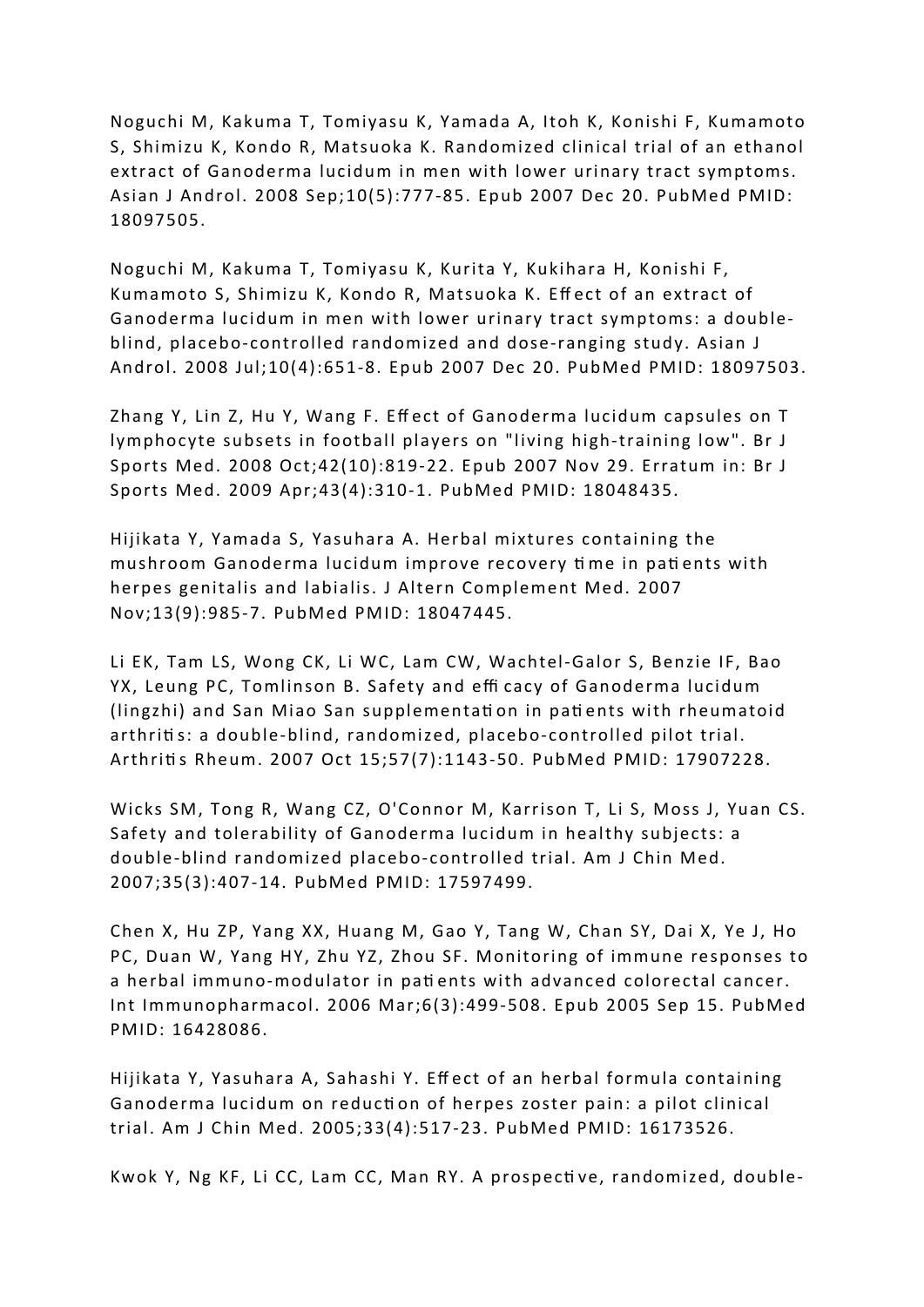blind, placebo-controlled study of the platelet and global hemostatic eff ects of Ganoderma lucidum (Ling-Zhi) in healthy volunteers. Anesth Analg. 2005 Aug;101(2):423-6, table of contents. PubMed PMID: 16037156.

Tang W, Gao Y, Chen G, Gao H, Dai X, Ye J, Chan E, Huang M, Zhou S. A randomized, double-blind and placebo-controlled study of a Ganoderma lucidum polysaccharide extract in neurasthenia. J Med Food. 2005 Spring;8(1):53-8. PubMed PMID: 15857210.

Futrakul N, Panichakul T, Butt hep P, Futrakul P, Jetanalin P, Patumraj S, Siriviriyakul P. Ganoderma lucidum suppresses endothelial cell cytotoxicity and proteinuria in persistent proteinuric focal segmental glomerulosclerosis (FSGS) nephrosis. Clin Hemorheol Microcirc. 2004;31(4):267-72. PubMed PMID: 15567896.

deVere White RW, Hackman RM, Soares SE, Beckett LA, Li Y, Sun B. Effects of a genistein-rich extract on PSA levels in men with a history of prostate cancer. Urology. 2004 Feb;63(2):259-63. PubMed PMID: 14972467.

Wachtel-Galor S, Tomlinson B, Benzie IF. Ganoderma lucidum ("Lingzhi"), a Chinese medicinal mushroom: biomarker responses in a controlled human supplementation study. Br J Nutr. 2004 Feb; 91(2): 263-9. PubMed PMID: 14756912.

Wachtel-Galor S, Szeto YT, Tomlinson B, Benzie IF. Ganoderma lucidum ('Lingzhi'); acute and short-term biomarker response to supplementati on. Int J Food Sci Nutr. 2004 Feb;55(1):75-83. PubMed PMID: 14630595.

Gao Y, Zhou S, Jiang W, Huang M, Dai X. Effects of ganopoly (a Ganoderma lucidum polysaccharide extract) on the immune functi ons in advancedstage cancer pati ents. Immunol Invest. 2003 Aug;32(3):201-15. PubMed PMID: 12916709.

Miura T, Yuan L, Sun B, Fujii H, Yoshida M, Wakame K, Kosuna K. Isofl avone aglycon produced by culture of soybean extracts with basidiomycetes and its anti -angiogenic acti vity. Biosci Biotechnol Biochem. 2002 Dec;66(12):2626-31. PubMed PMID: 12596858.

Wang WK, Chen HL, Hsu TL, Wang YY. Alteration of pulse in human subjects by three Chinese herbs. Am J Chin Med. 1994;22(2):197-203. PubMed PMID: 7992821.

Wachtel-Galor S, Yuen J, Buswell JA, Benzie IFF. Ganoderma lucidum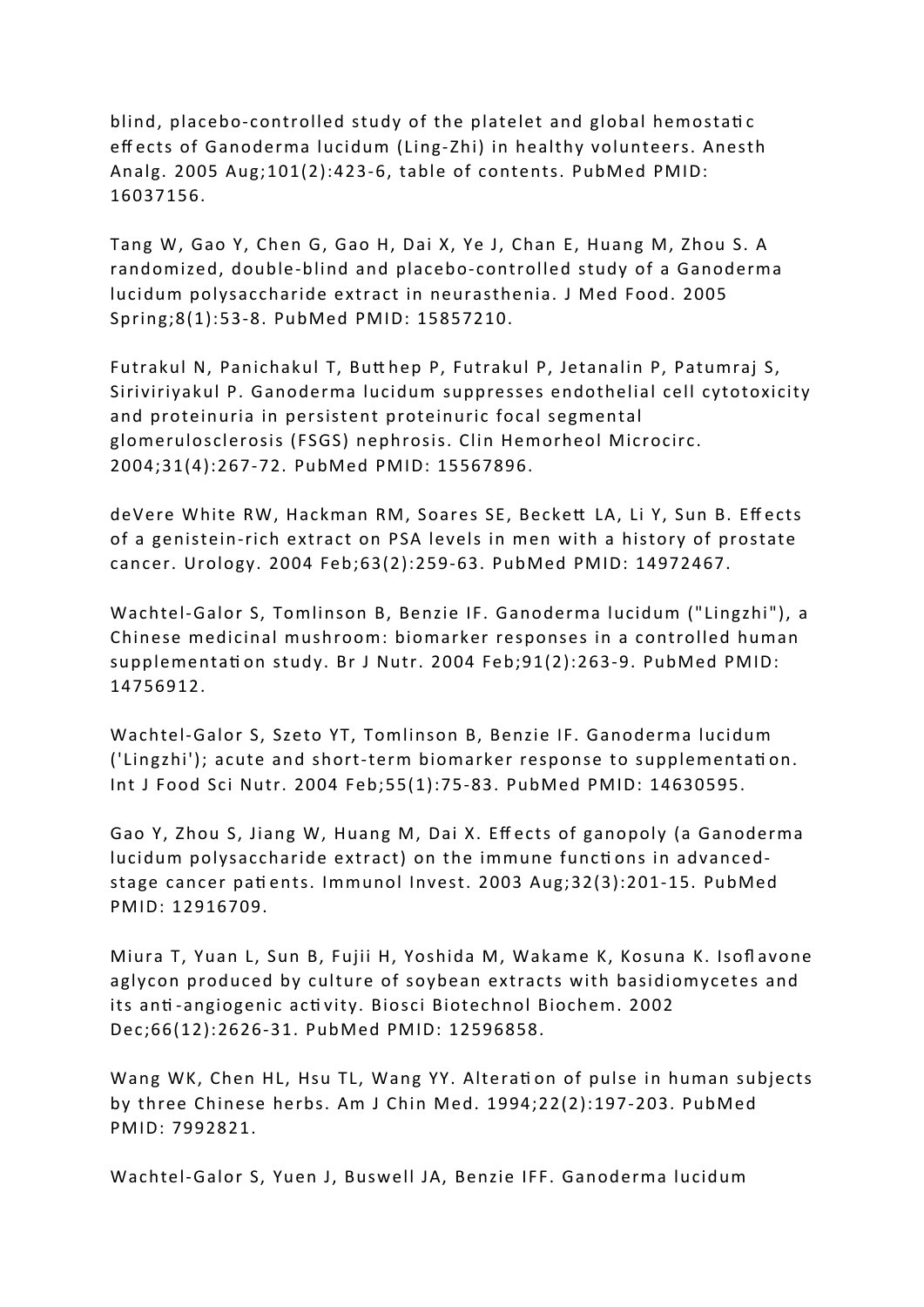(Lingzhi or Reishi): A Medicinal Mushroom. In: Benzie IFF, Wachtel-Galor S, editors. Herbal Medicine: Biomolecular and Clinical Aspects. 2nd edition. Boca Raton (FL): CRC Press; 2011. Chapter 9.PubMed PMID: 22593926.

Chang ST, Wasser SP. The role of culinary-medicinal mushrooms on human welfare with a pyramid model for human health. Int J Med Mushrooms. 2012;14(2):95-134. PubMed PMID: 22506573.

Thyagarajan-Sahu A, Lane B, Sliva D. ReishiMax, mushroom based dietary supplement, inhibits adipocyte diff erenti ati on, sti mulates glucose uptake and acti vates AMPK. BMC Complement Altern Med. 2011 Sep 19;11:74. doi: 10.1186/1472-6882-11-74. PubMed PMID: 21929808; PubMed Central PMCID: PMC3224355.

Hsieh TC, Wu JM. Suppression of proliferation and oxidative stress by extracts of Ganoderma lucidum in the ovarian cancer cell line OVCAR-3. Int J Mol Med. 2011 Dec;28(6):1065-9. doi: 10.3892/ijmm.2011.788. Epub 2011 Sep 1. PubMed PMID: 21887458.

Matute RG, Serra A, Figlas D, Curvetto N. Copper and zinc bioaccumulation and bioavailability of Ganoderma lucidum. J Med Food. 2011 Oct;14(10):1273-9. doi: 10.1089/jmf.2010.0206. Epub 2011 May 9. PubMed PMID: 21554122.

Jiang J, Sliva D. Novel medicinal mushroom blend suppresses growth and invasiveness of human breast cancer cells. Int J Oncol. 2010 Dec;37(6):1529-36. PubMed PMID: 21042722.

Rubel R, Dalla Santa HS, Bonatt o SJ, Bello S, Fernandes LC, Di Bernardi R, Gern J, Santos CA, Soccol CR. Medicinal mushroom Ganoderma lucidum (Leyss: Fr) Karst. triggers immunomodulatory eff ects and reduces nitric oxide synthesis in mice. J Med Food. 2010 Feb;13(1):142-8. doi: 10.1089/jmf.2008.0307. PubMed PMID: 20136448.

Johnston N. Medicinal mushroom cuts off prostate cancer cells' blood supply. Drug Discov Today. 2005 Dec;10(23-24):1584. PubMed PMID: 16376814.

Stanley G, Harvey K, Slivova V, Jiang J, Sliva D. Ganoderma lucidum suppresses angiogenesis through the inhibition of secretion of VEGF and TGF-beta1 from prostate cancer cells. Biochem Biophys Res Commun. 2005 Apr 29;330(1):46-52. PubMed PMID: 15781230.

Chiu SW, Wang ZM, Leung TM, Moore D. Nutriti onal value of ganoderma